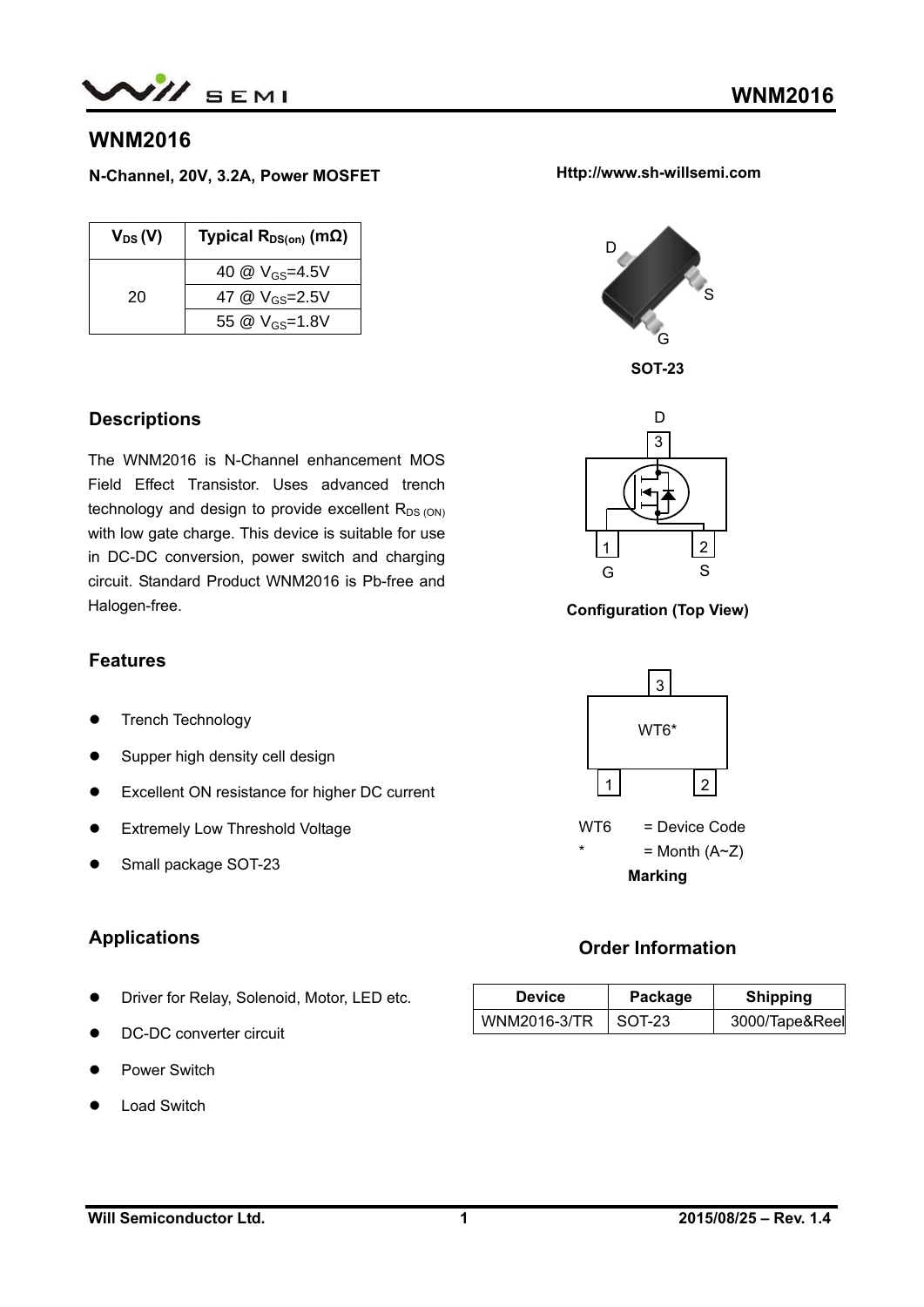

| ADJULU I L <b>IVIAAIIVIU IVI INA LIIVUJ</b> TA – 25 U, UNIESS OLIETWISE NOTED |                      |                                                       |              |                     |             |  |
|-------------------------------------------------------------------------------|----------------------|-------------------------------------------------------|--------------|---------------------|-------------|--|
| <b>Parameter</b>                                                              |                      | Symbol                                                | 10S          | <b>Steady State</b> | <b>Unit</b> |  |
| Drain-Source Voltage                                                          |                      | $V_{DS}$                                              | 20           |                     | V           |  |
| Gate-Source Voltage                                                           |                      | $V_{GS}$                                              | ±8           |                     |             |  |
| Continuous Drain Current (T <sub>J</sub> = 150 °C) <sup>a</sup>               | $T_A = 25^{\circ}C$  | $I_{\text{D}}$                                        | 3.2          | 2.9                 |             |  |
|                                                                               | $T_A = 70^\circ C$   |                                                       | 2.5          | 2.3                 | A           |  |
| Maximum Power Dissipation <sup>a</sup>                                        | $T_A = 25^{\circ}C$  | $P_D$                                                 | 0.8          | 0.7                 | W           |  |
|                                                                               | $T_A = 70^{\circ}C$  |                                                       | 0.5          | 0.4                 |             |  |
| Continuous Drain Current (T <sub>J</sub> = 150 °C) <sup>b</sup>               | $T_A = 25^{\circ}C$  | $I_{\text{D}}$                                        | 2.9          | 2.7                 | A           |  |
|                                                                               | $T_A = 70^{\circ}$ C |                                                       | 2.3          | 2.1                 |             |  |
| Maximum Power Dissipation <sup>b</sup>                                        | $T_A = 25^{\circ}C$  | $P_D$                                                 | 0.6          | 0.5                 | W           |  |
|                                                                               | $T_A = 70^{\circ}C$  |                                                       | 0.4          | 0.3                 |             |  |
| Pulsed Drain Current <sup>c</sup>                                             |                      | <b>I</b> <sub>DM</sub>                                | 10           |                     | A           |  |
| Operating Junction and Storage Temperature Range                              |                      | $\mathsf{T}_{\mathsf{J}},\,\mathsf{T}_{\mathsf{stg}}$ | $-55$ to 150 |                     | $^{\circ}C$ |  |

# **ABSOLUTE MAXIMUM BATINGS** TA = 25 °C

| <b>THERMAL RESISTANCE RATINGS</b>                   |                     |                |                |      |               |
|-----------------------------------------------------|---------------------|----------------|----------------|------|---------------|
| <b>Parameter</b>                                    | <b>Symbol</b>       | <b>Typical</b> | <b>Maximum</b> | Unit |               |
| Uunction-to-Ambient Thermal Resistance <sup>a</sup> | t $\leq 10$ s       | $R_{\theta$ JA | 125            | 150  |               |
|                                                     | <b>Steady State</b> |                | 140            | 175  |               |
| Junction-to-Ambient Thermal Resistance b            | $t \leq 10$ s       | $R_{\theta$ JA | 150            | 180  | $\degree$ C/W |
|                                                     | <b>Steady State</b> |                | 165            | 210  |               |
| Uunction-to-Case Thermal Resistance                 | <b>Steady State</b> | $R_{\theta$ JC | 60             | 76   |               |

a Surface mounted on FR4 Board using 1 in sq pad size, 1oz Cu.

b Surface mounted on FR4 board using the minimum recommended pad size, 1oz Cu.

c Repetitive rating, pulse width limited by junction temperature,  $t<sub>0</sub>=10\mu s$ , Duty Cycle=1%

d Repetitive rating, pulse width limited by junction temperature  $T_{J(MAX)}$ =150°C.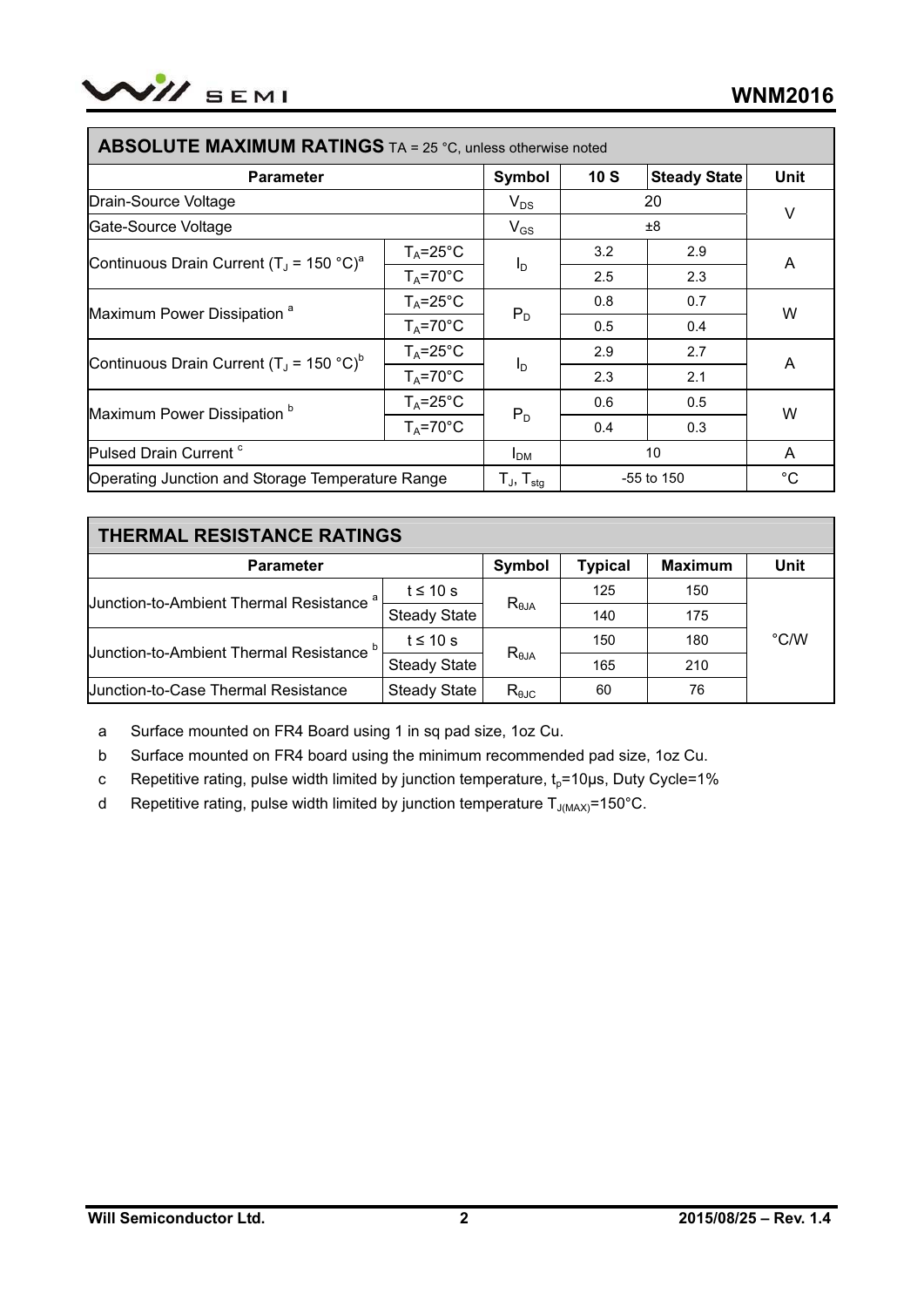

#### **Electronics Characteristics**

(Ta=25<sup>°</sup>C, unless otherwise noted)

| <b>Parameter</b>                                 | Symbol              | <b>Test Conditions</b>                | Min | <b>Typ</b> | <b>Max</b>   | <b>Unit</b> |  |
|--------------------------------------------------|---------------------|---------------------------------------|-----|------------|--------------|-------------|--|
| OFF CHARACTERISTICS                              |                     |                                       |     |            |              |             |  |
| Drain-to-Source Breakdown Voltage                | BV <sub>DSS</sub>   | $V_{GS}$ = 0 V, $I_D$ = 250uA         | 20  |            |              | $\vee$      |  |
| Zero Gate Voltage Drain Current                  | $I_{DSS}$           | $V_{DS} = 16 V$ , $V_{GS} = 0V$       |     |            | $\mathbf{1}$ | uA          |  |
| Gate-to-source Leakage Current                   | <b>I</b> GSS        | $V_{DS} = 0 V$ , $V_{GS} = \pm 8.0 V$ |     |            | ±100         | nА          |  |
| <b>ON CHARACTERISTICS</b>                        |                     |                                       |     |            |              |             |  |
| Gate Threshold Voltage                           | $V_{GS(TH)}$        | $V_{GS} = V_{DS}$ , $I_D = 250uA$     | 0.4 | 0.6        | 1            | $\vee$      |  |
|                                                  |                     | $V_{GS} = 4.5V$ , $I_D = 3.6A$        |     | 40         | 47           |             |  |
|                                                  |                     | $V_{GS}$ = 2.5V, $I_D$ = 3.1A         |     | 47         | 55           |             |  |
| Drain-to-source On-resistance                    | $R_{DS(on)}$        | $V_{GS}$ = 1.8V, $I_D$ = 1.0A         |     | 55         | 66           | mΩ          |  |
| <b>Forward Transconductance</b>                  | $g_{FS}$            | $V_{DS}$ = 5 V, $I_D$ = 3.1A          |     | 8.5        |              | S           |  |
| <b>CHARGES, CAPACITANCES AND GATE RESISTANCE</b> |                     |                                       |     |            |              |             |  |
| Input Capacitance                                | C <sub>ISS</sub>    | $V_{GS}$ = 0 V, f = 1.0 MHz.          |     | 500        |              |             |  |
| <b>Output Capacitance</b>                        | C <sub>oss</sub>    | $V_{DS}$ = 10 V                       |     | 62         |              | pF          |  |
| Reverse Transfer Capacitance                     | C <sub>RSS</sub>    |                                       |     | 58         |              |             |  |
| <b>Total Gate Charge</b>                         | Q <sub>G(TOT)</sub> |                                       |     | 8.5        |              |             |  |
| <b>Threshold Gate Charge</b>                     | $Q_{G(TH)}$         | $V_{GS}$ = 4.5 V, $V_{DS}$ = 10 V,    |     | 0.45       |              | nC          |  |
| Gate-to-Source Charge                            | $Q_{GS}$            | $I_D = 3.1 A$                         |     | 0.65       |              |             |  |
| Gate-to-Drain Charge                             | $Q_{GD}$            |                                       |     | 3.1        |              |             |  |
| <b>SWITCHING CHARACTERISTICS</b>                 |                     |                                       |     |            |              |             |  |
| Turn-On Delay Time                               | td(ON)              |                                       |     | 12         |              |             |  |
| <b>Rise Time</b>                                 | tr                  | $V_{GS}$ = 4.5 V, $V_{DS}$ = 10 V,    |     | 20.8       |              |             |  |
| Turn-Off Delay Time                              | td(OFF)             | $R_L = 3.5 \Omega$ , $R_G = 6 \Omega$ |     | 38.8       |              | ns          |  |
| Fall Time                                        | tf                  |                                       |     | 10.8       |              |             |  |
| <b>DRAIN-SOURCE DIODE CHARACTERISTICS</b>        |                     |                                       |     |            |              |             |  |
| Forward Recovery Voltage                         | $V_{SD}$            | $V_{GS} = 0$ V, $I_S = 1.0$ A         |     | 0.62       | 1.5          | V           |  |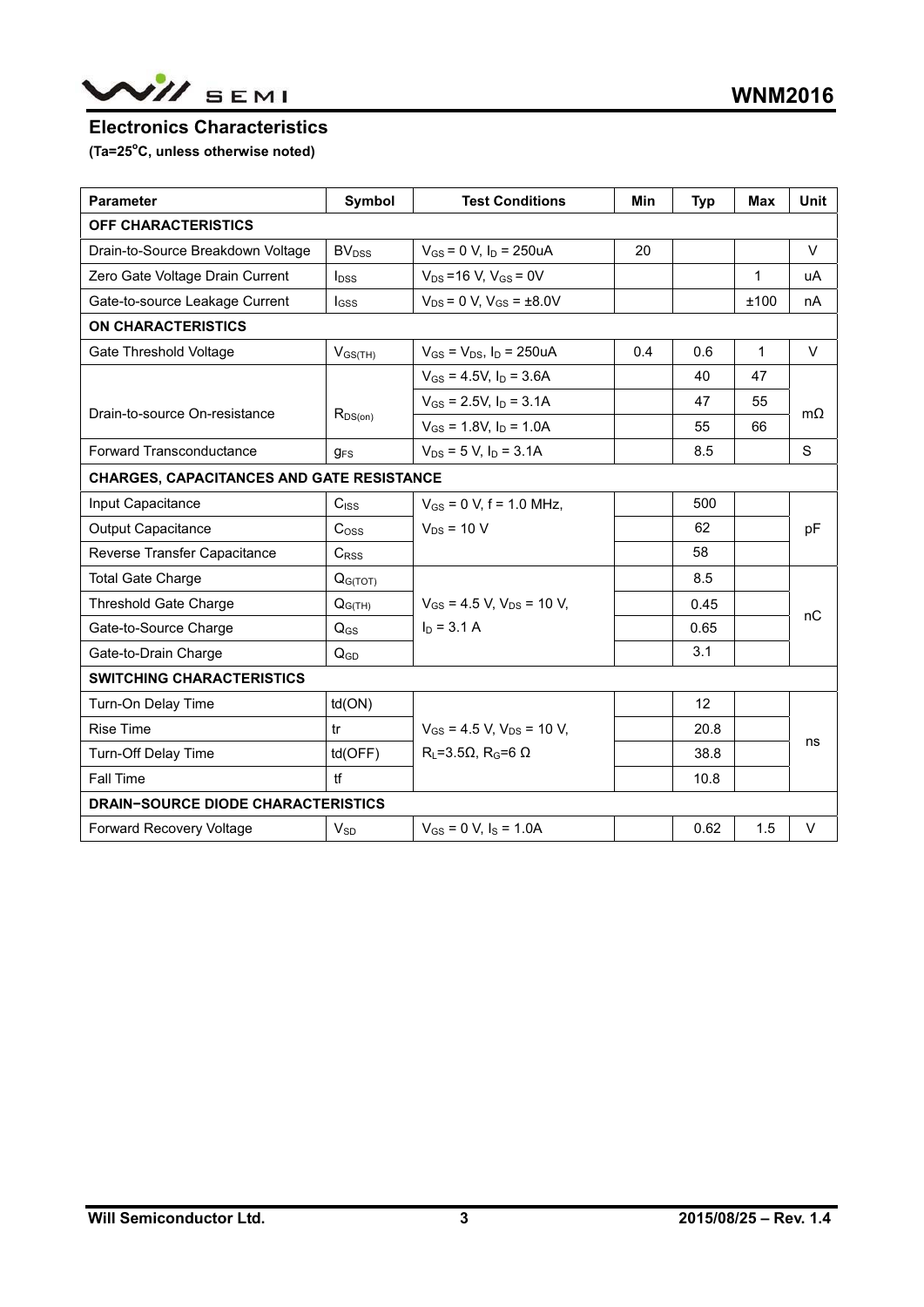

## **Typical Performance Graph**

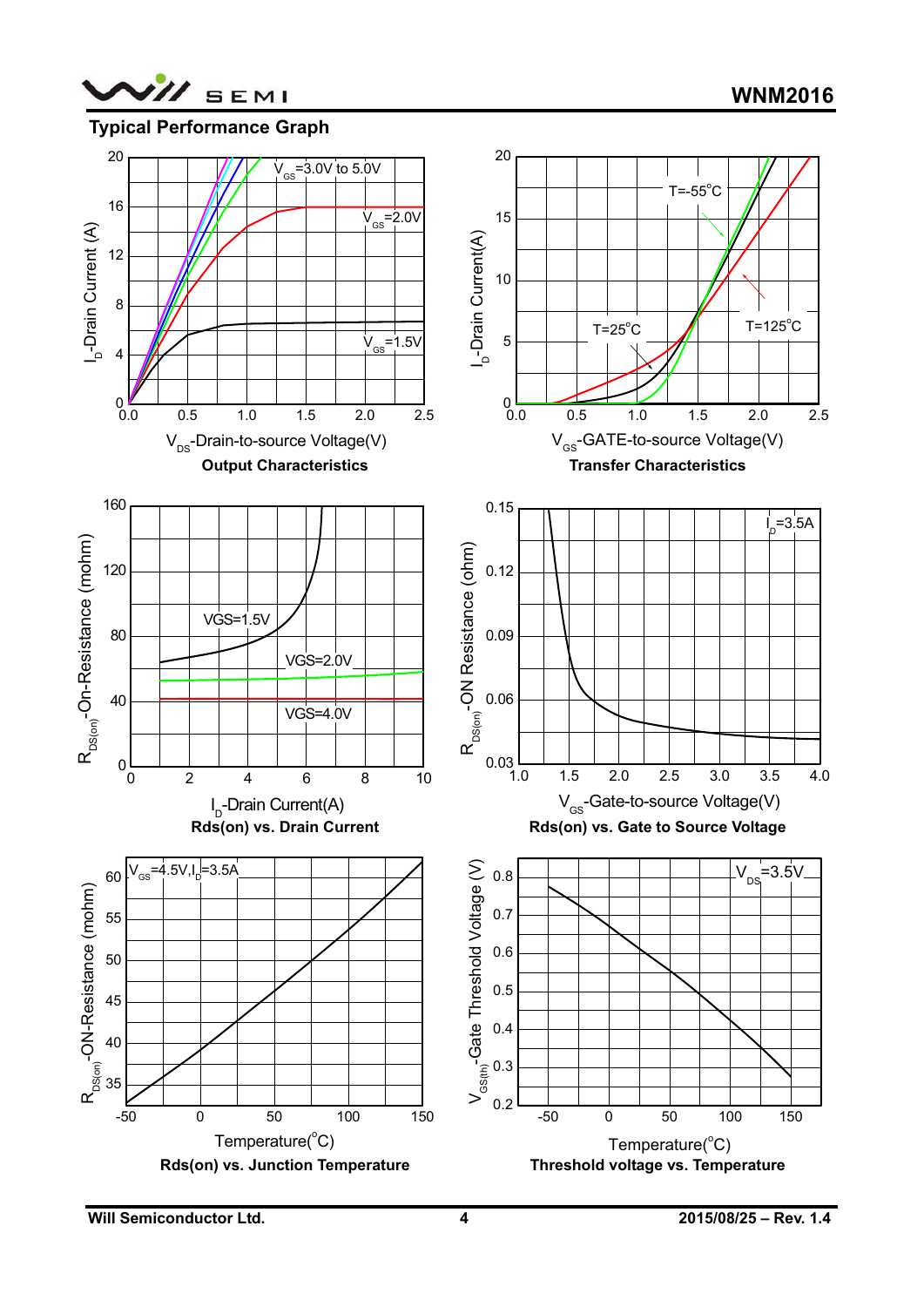

**WNM2016**